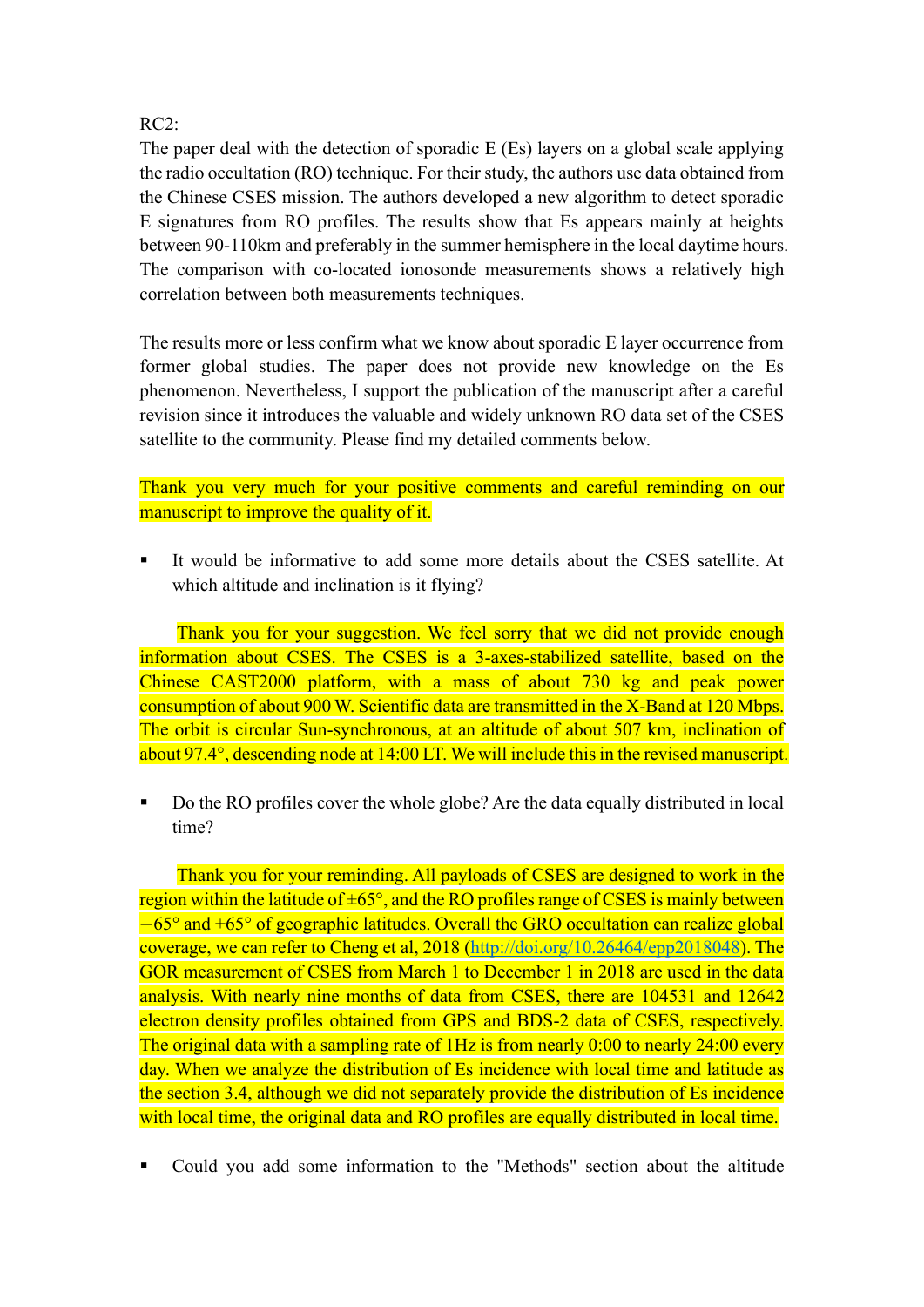resolution of your RO profiles? What is the signal tracking frequency?

Thanks for your suggestions. Based on GNSS RINEX format data, we calculate the electron density profile by occultation inversion algorithm (Lei et al, 2007; Yue et al, 2011). The original data processed in this study is the original occultation observation data with a sampling rate of 1Hz. So, the time resolution of our RO profiles is 1Hz. According to occultation inversion algorithm, we can get RO electron density profiles, but we can't easily get the altitude resolution directly. As shown in Figure1-2, the altitude of RO profiles is unequally distributed. So, we feel sorry that we could not provide precise altitude resolution of our RO profiles.

The GOR payload on board CSES can receive the dual frequencies from GPS (L1:  $1575.42+10$  MHz; L2:  $1227.6+10$  MHz) and BDS-2 (L1:  $1561.98+2$  MHz; L2:  $1207.14\pm2$  MHz). We will include this in the revised manuscript, thank you.

**Example 1** Figures 4-6 are my major point of criticism: Due to the relatively low amount of RO profiles, the plots 4-6 are not very informative and deviate distinctly from existing global Es plots. I recommend increasing the grid size slightly (maybe 10° in longitude) or working with sliding windows of a bigger size.

Thanks for your valuable recommendation. We will increase the grid size of  $10^{\circ}$  in longitude to analyze the global Es‑event distribution and morphology. In order to reduce the impact of accidental errors, we further optimized the statistical method, the Es occurrence rate for the grid is calculated only when the number of occultation events in the grid is greater than 10. We will include these in the revised manuscript.

■ line 240-243: There is a contradiction between figure 6 and the text. In the text, you write that the high incidence of Es in the local afternoon is related to high solar radiation. In Fig. 4 (summer plot) the values of Es occurrence are of the same magnitude at 3-6 in the morning where there is definitely no sunshine. Could these high early morning values simply be relicts from data availability? Is an effect from the wind possible? Please comment on it.

Thanks for your valuable reminding. We are sorry for our careless mistakes. When we calculate the number of GNSS RO events of each day for CSES GPS, CSES BDS-2, we find the daily RO events number has a certain deviation. Then we checked the RO profiles and the original observations. For the full-day original observations, the RO profiles are uniformly distributed at the local time, but there are some incomplete original observations, especially close to the initial operation period of CSES launch, therefore, the distribution of RO profiles at the local time in those days is not uniform, there is a certain deviation in further obtaining the distribution of the number of Es occurrence at the local time. In the original manuscript, we used the ratio of the number of occultation events with Es events in the grid to the total number of days to calculate the occurrence rate, which caused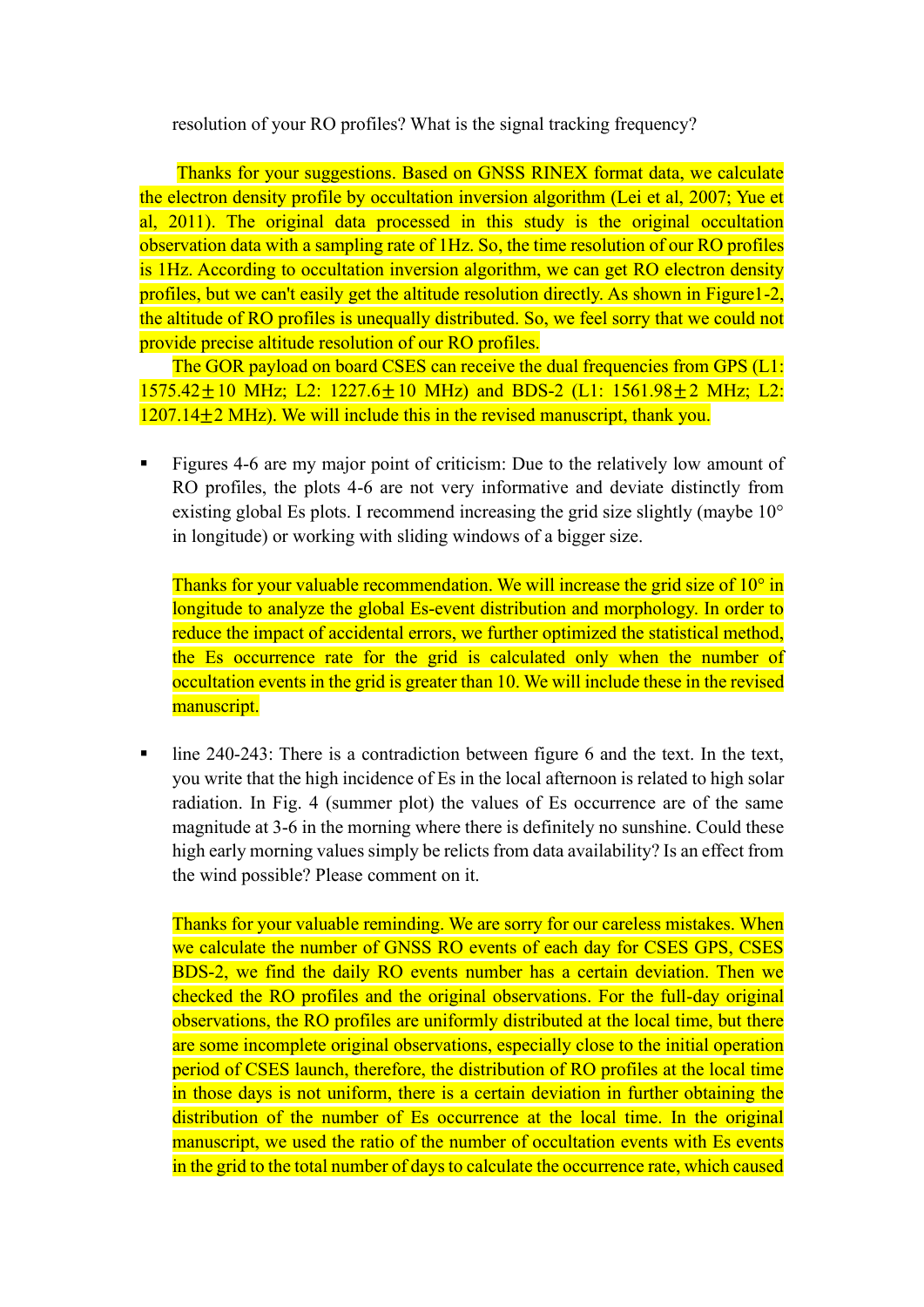a very large error. We will use a new calculation, that is the ratio of the number of occultation events with Es to the total number of occultation observations in the grid, at the same time, the Es occurrence rate for the grid is calculated only when the number of occultation events in the grid is greater than 10 to reduce the impact of accidental errors. After calculation, there is no such abnormal phenomenon at 3- 6 in the morning. We will include these in the revised manuscript.

Thank you again for your positive comments and valuable suggestions to improve the quality of our manuscript.

▪ You show electron density profiles obtained from RO measurements. These profiles are frequently not accurate for smaller-scale ionospheric phenomena since they rely on assumptions like spherical symmetry which is not valid for sporadic E. Could you comment a bit on the assumptions used for calculating the electron density profiles here?

Thank you for suggestions. Under the assumptions of spherical symmetry (i.e., assuming only vertical electron density gradients), straight-line propagation and an earth's spherical shape, we calculate the electron density profile by occultation inversion algorithm mainly referring to Lei et al. (2007) [\(https://doi.org/10.1029/2006JA012240\)](https://doi.org/10.1029/2006JA012240).

Yes, you are right, these assumptions especially the assumptions of spherical symmetry are frequently not fully accurate for smaller-scale ionospheric phenomena, the calculated electron density values are not accurate and can only describe the approximate numerical distribution. Nevertheless, this study does not attempt to retrieve the absolute accurate electron density values of Es, but show the electron density differences at Es peaks compared to those electron density profiles without the Es phenomenon.

Our new criterion is developed to mainly use the normalized SNR to determine the Es events, the electron density profile is only a reference to illustrate the effect of relatively higher electron density at Es on the normalized SNR variation, it is further verified that variance in SNR can be suggested to identify and sound sporadic E lavers.

We will comment a bit on the assumptions in the revised manuscript.

Figure 8: I assume the black line is no regression but  $x=y$  line, correct? It is a little bit misleading since there is definitely an offset between both parameters simply because virtual heights are always deviating from geometric ones.

Thank you for your reminding. Yes, the black line is no regression but  $x=y$  line. Our original purpose of drawing the line  $y=x$  is to facilitate the reader to compare the degree of deviation of radio occultation Es heights and ionosonde derived heights from  $y=x$ . We will show the regression line and corresponding statistical coefficients in the revised manuscript.